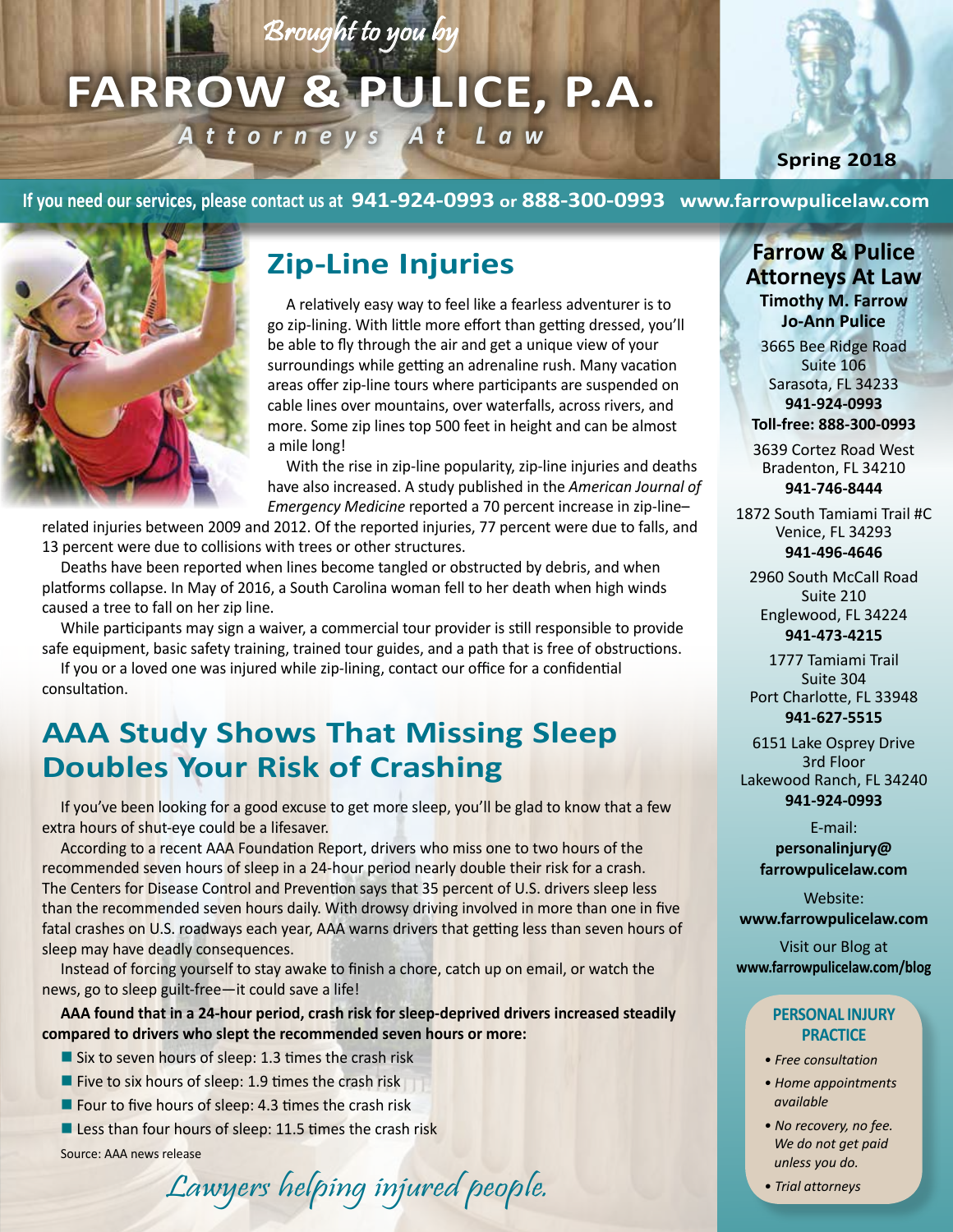#### **Could Neck Manipulation Lead to Stroke?**

Many people seek chiropractic care to help relieve a variety of problems, from sore backs and hips to migraine headaches and allergies. While neck and spinal cord manipulation is generally considered to be safe, it is not without risks. Chiropractors and osteopathic physicians must inform patients of the risks and possible side effects associated with treatment and are bound by law not to minimize risks in order to gain patient consent. Failure to disclose risks would be grounds for a malpractice suit.

In 2016, 34-year-old model Katie May died from a massive stroke shortly after a chiropractic manipulation. An autopsy reported that "neck manipulation by chiropractor" caused a tear to an artery, which resulted in the fatal stroke.

A statement released in August of 2014 by the American Heart Association warned healthcare consumers that neck manipulations could result in tears to artery walls, which could cause stroke. Four other large studies have found an association between neck manipulation and stroke in those under the age of 45, and a 2017 study published in the *Journal of Family Practice* came to similar conclusions.

If you or a loved one suffers from an injury caused or made worse by a chiropractor or osteopathic physician, call our office for an evaluation.

# **NEED AN UBER?**  *If You Have a Disability, You Could Be Out of Luck*

A recent class-action lawsuit has been filed against ride-share company Uber, claiming that it discriminates against disabled riders in New York City. The complaint states that the company, which is valued at over \$50 billion, offers very few vehicles with lifts and ramps. Furthermore, because accessible vehicles aren't reserved for passengers with disabilities, they may not be available when disabled users need them.

In New York, the law states that operators of public accommodations must provide the public, regardless of disability, "the full and equal enjoyment, on equal terms and conditions, of any of the accommodations, advantages, services, facilities, or privileges of the place or provider of public accommodation."

Uber, which uses independent contractors who drive their own vehicles, does offer special incentives for drivers of wheelchair-accessible vehicles.

### **ASSAULT VIA SOCIAL MEDIA**

Could your computer be considered a deadly weapon? A grand jury in Texas says that it can.

Since the rise of the internet and social media, people have used their computers to bully, stalk, libel, and harass others. But what if you knowingly did something online that resulted in physical injury or death?

It doesn't seem possible, but in 2016 a Maryland man named John Rivello sent a GIF of a strobe light to Kurt Eichenwald, a reporter who he knew had epilepsy and who

he disliked for not supporting then President-elect Donald Trump. Rivello tweeted that he hoped the GIF

would send the journalist into a seizure and that he would die. He also changed Eichenwald's Wikipedia page to show a date of death on the day he sent the GIF.

When Eichenwald clicked on the GIF, he did indeed have a seizure. While it did not result in his death, he had difficulty functioning for days, lost feeling in his hands, and had trouble speaking for weeks. Unfortunately, since the incident, Eichenwald has been sent more than 40 more strobe GIFs.

Rivello was arrested for cyberstalking and assault with a deadly weapon. The

40 other cases are being investigated by the FBI.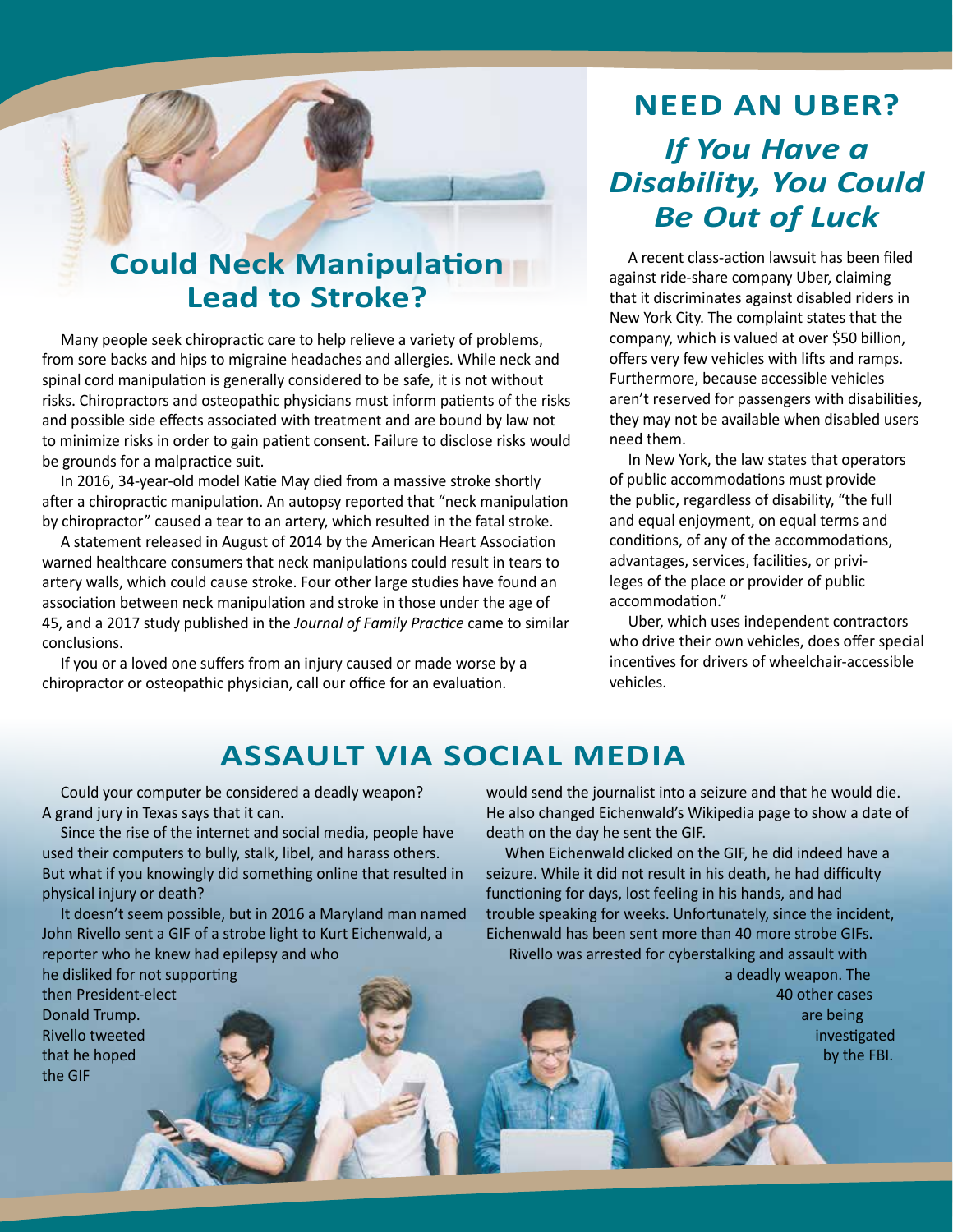#### **'Roundup' Lawsuits**



Monsanto lawsuits are growing like weeds as agricultural workers and landscapers with cancer are taking the giant to court for failure to warn.

Monsanto brought weed killer Roundup to the market in the 1970s. Its main ingredient, glyphosate, has been linked to non-Hodgkin's lymphoma (NHL) and other cancers. The herbicide is commonly used in commercial, agricultural, and residential environments. The company also engineers crops and created crop varieties that are resistant to glyphosate, which encourages farmers to saturate fields in the chemical to

prevent and kill weeds. As the weeds adapt to the herbicide, more must be used for effective control.

In 2015, the International Agency for Research on Cancer (IARC) declared glyphosate to be a probable human carcinogen. The organization, a division of the World Health Organization, reviewed previous studies and animal testing and linked exposure to glyphosate to NHL, renal cell carcinoma, pancreatic islet cell tumors, skin tumors, DNA damage, and chromosomal damage.

Roundup, and other herbicides that contain glyphosate, must be labeled as a probable carcinogen in California and is illegal in France and other European nations.

As more information on the herbicide becomes available, a number of class-action and individual lawsuits are being filed against Monsanto for failing to warn about the dangers of exposure (and possibly suppressing information) and failure to provide adequate safety precautions for use.



*Roundup, and other herbicides that contain glyphosate, must be labeled as a probable carcinogen in California and is illegal in France and other European nations.*



## **Could Your Work Uniform Make You Sick?**  *LITERALLY?*

ummamma ummam

Everybody gets sick of their job at some point, but what if going to work was actually

making you sick? American Airlines in-flight employees said that chemicals in their uniforms made them sick. Flight attendants and pilots alike claimed that since being issued new uniforms by the airline, they suffered headaches, hives, and cognitive problems, as well as thyroid, respiratory, and fertility issues.

According to a report in the *New York Post,* more than 3,000 members of the Association of Professional Flight Attendants filed complaints. In response to the complaints, the airline offered uniforms made with different

materials to those affected. Though the uniforms were not recalled, American Airlines has said it will reissue uniforms made from

different materials and by a different supplier to all of its in-flight employees.

Nearly 100 American Airlines employees have filed suit against uniform manufacturer Twin Hill Acquisition Company and its parent company, Tailored Brands Purchasing. A similar suit was made against Twin Hill in 2012 by Alaska Airlines flight attendants because the uniforms contained a banned dye that was known to cause respiratory and skin problems.